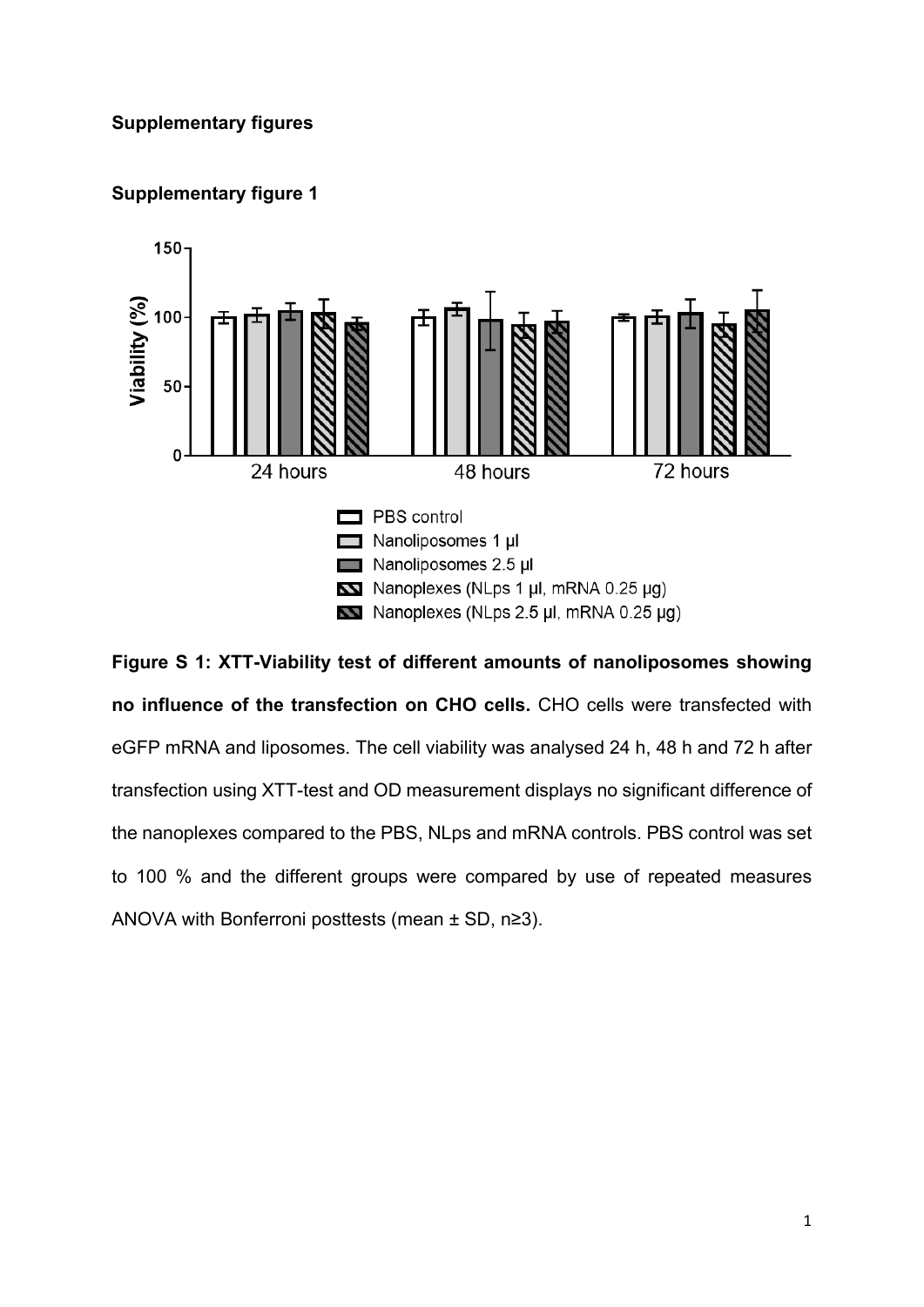

**Figure S 2: Microscope analysis controls of transfection efficiency of eGFP mRNA nanoplexes with Media without FBS.** CHO cells transfected with eGFP mRNA or nanoliposomes were analysed 24 h after transfection under fluorescent microscope. Representative images at fluorescence and overlay demonstrate no transfection for the controls.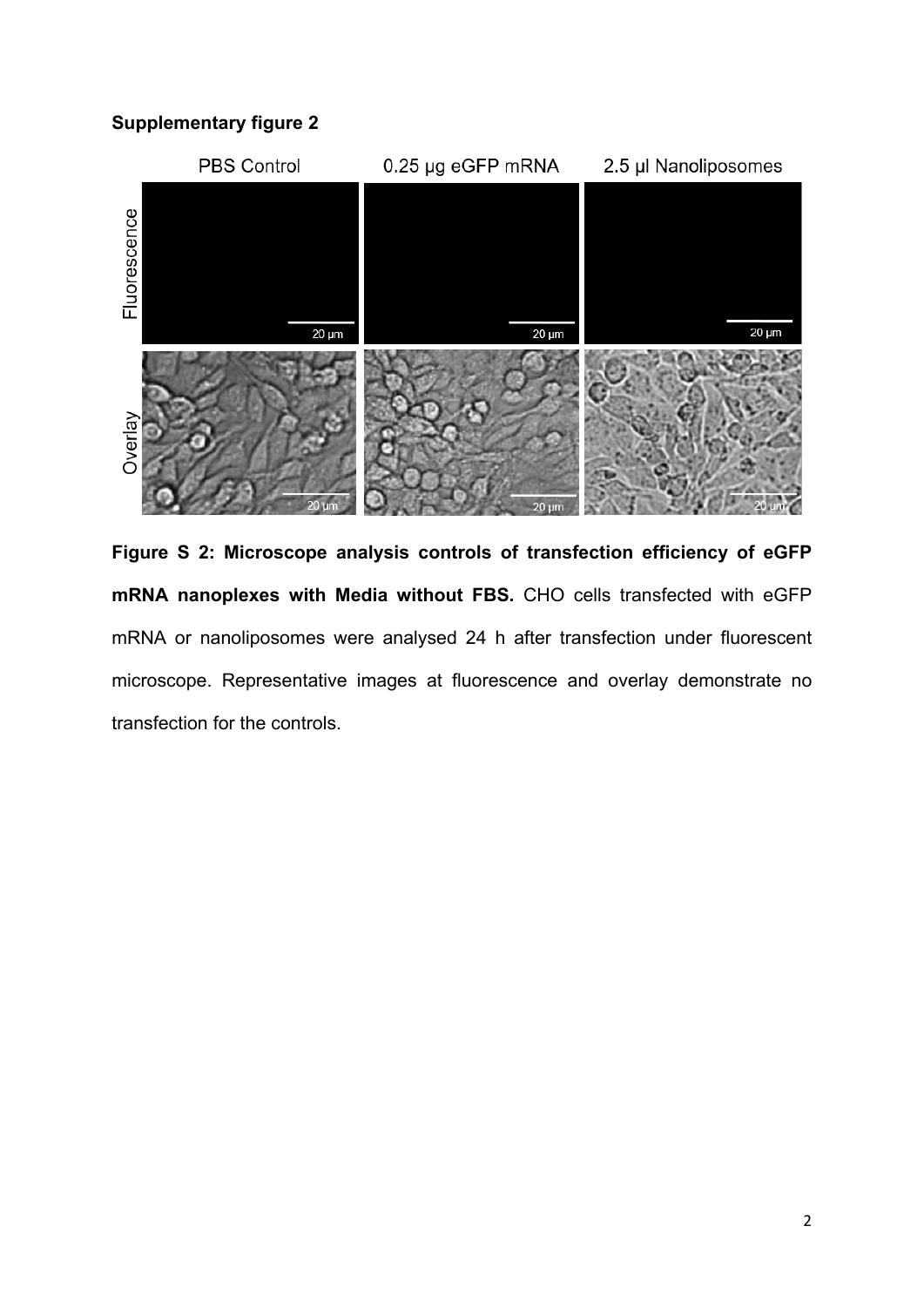

**Figure S 3: Flow cytometry demonstrating the transfection efficiency of eGFP mRNA nanoplexes with Optimem in CHO cells.** A significant Transfection efficiency could be seen 24 h after transfection with eGFP mRNA using 1 μl **(A)** and 2.5 μl **(B)** nanoliposomes in flow cytometry. The bar graphs depict the % of protein expressing cells as well as the median fluorescence intensity AU. The different groups were compared using repeated measures ANOVA with Bonferroni posttests. **(C)** Representative fluorescence histograms are shown underneath the bar graph (mean  $\pm$  SD, \*\* p < 0.01, \*\*\* p < 0.001, \*\*\*\*p > 0.0001).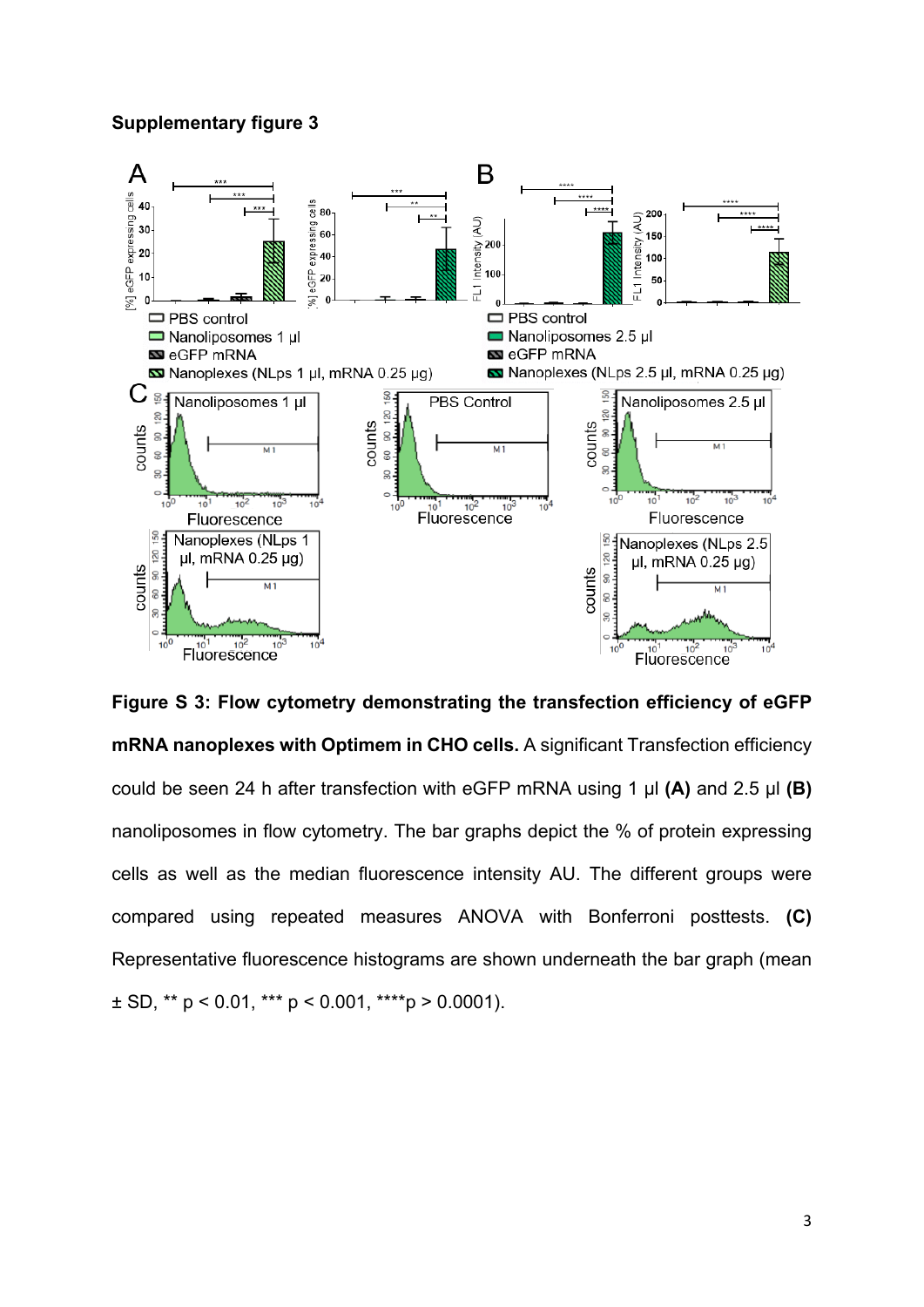

**Figure S 4: Flow cytometry demonstrating the transfection efficiency of CD39 mRNA nanoplexes with Optimem in CHO cells.** A significant Transfection efficiency could be seen 24 h after transfection with CD39 mRNA using 1 μl **(A)** and 2.5 μl **(B)** nanoliposomes using an anti-CD39-FITC antibody in flow cytometry. The bar graphs depict the % of protein expressing cells as well as the median fluorescence intensity AU. The different groups were compared using repeated measures ANOVA with Bonferroni posttests. **(C)** Representative fluorescence histograms are shown underneath the bar graph (mean  $\pm$  SD, \*\* p < 0.01, \*\*\* p > 0.001).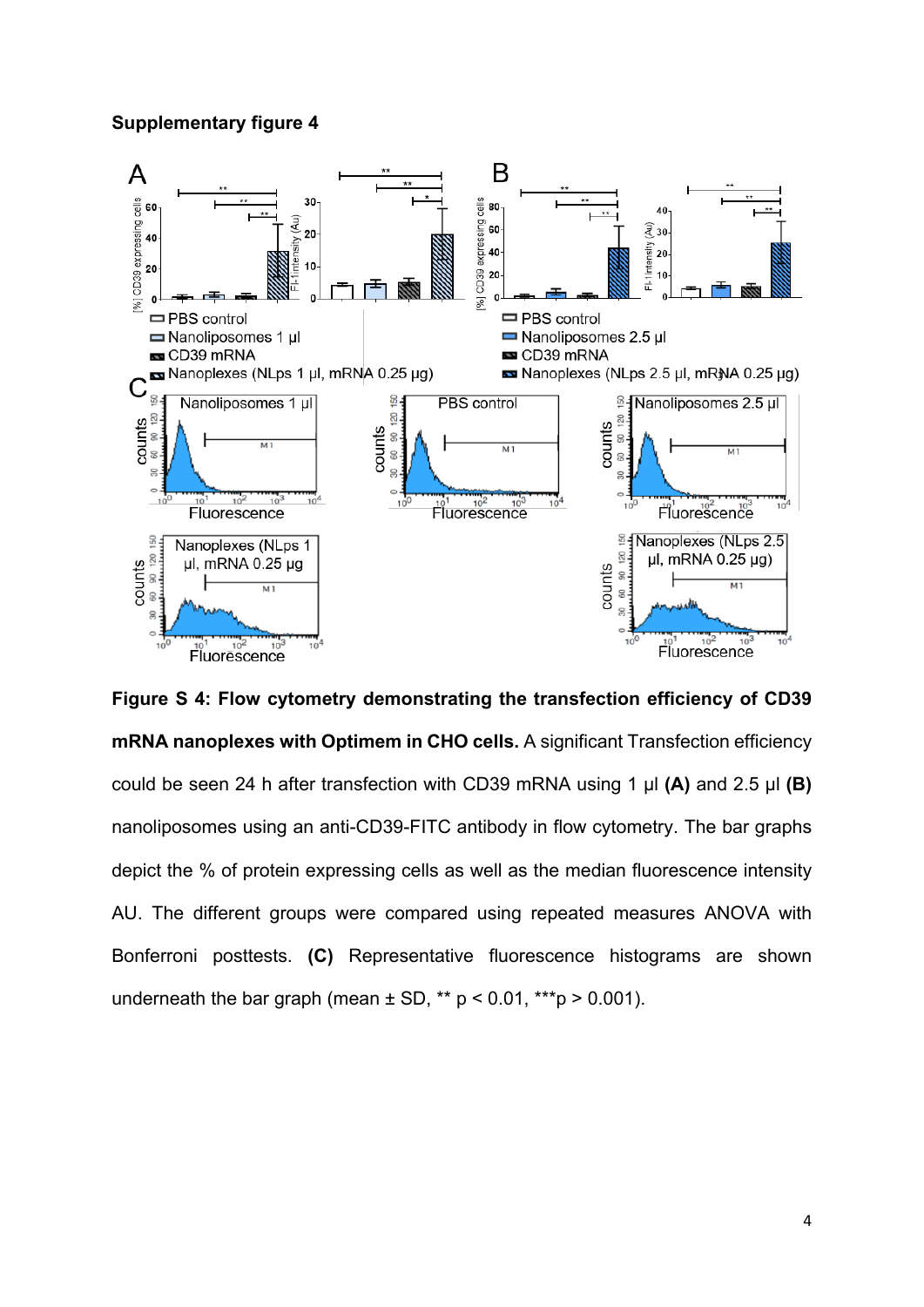

**Figure S 5: Hemocompatibility analysis demonstrate no impact of nanoliposomes and nanoplexes on human whole blood after 2 h.** The complete blood count was analysed after two hours of incubation of whole human blood incubated with nanoliposomes, mRNA and nanoplexes at 37° C for 4 hrs in total. No significant difference was seen in hemoglobin, mean corpuscular volume (MCV), mean corpuscular hemoglobin concentration (MCHC), neutrophils, eosinophils and basophils. The bar graph was analyzed using repeated measures ANOVA with Bonferroni posttests (mean ± SD, n=5).